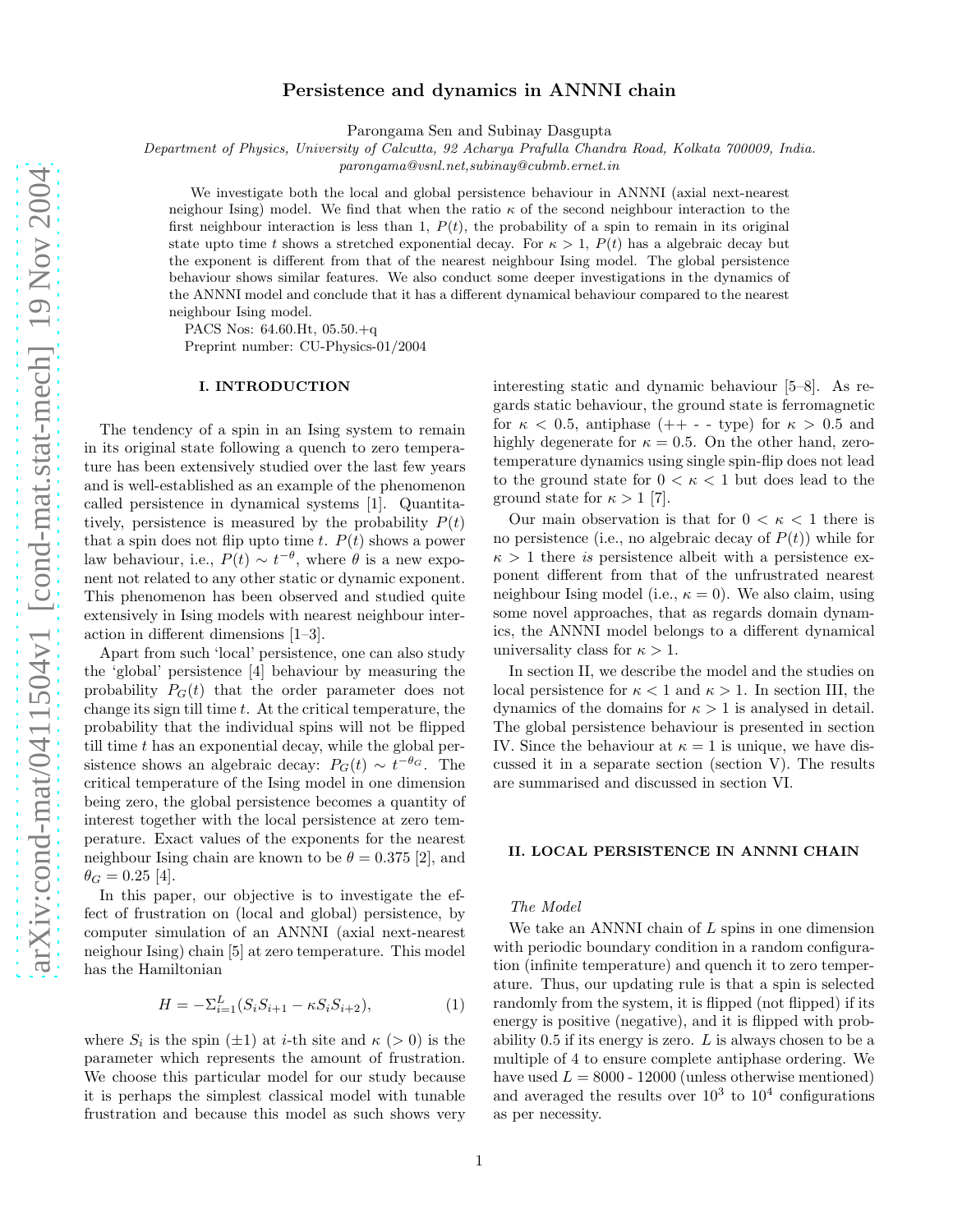Case I :  $\kappa$  < 1

For local persistence, in the entire range  $0 < \kappa < 1$ the decay of  $P(t)$  is not algebraic (Fig. 1), but rather a stretched exponential,

$$
P(t) \sim \exp(-\alpha t^{\beta})
$$
 (2)

with  $\alpha = 1.06$  and  $\beta = 0.45$ . The exponent  $\beta$  as well as the coefficient  $\alpha$  is found to be independent of  $\kappa$ . There is no special behaviour at  $\kappa = 0.5$ , the multiphase point for the ground state.



FIG. 1. The variation of  $P(t)$  for  $\kappa < 1$  are shown for  $\kappa$  $= 0.2, 0.4, 0.6$  against  $t^{0.45}$ . The curves fit fairly well to a linear form in the log-linear plot indicating that  $P(t)$  fits to a stretched exponential form  $P(t) \sim \exp(-1.06t^{0.45})$ . The local persistence seems to be independent of  $\kappa$ . Here the simulations have been done for  $L = 12000$ .

The dynamical processes occurring in the system are as follows. In the first few dynamical steps ( - the precise number depends on the system size) domains of size 1 are removed and one is left with domains of size ≥ 2. No domain wall is annihilated or created henceforth but the dynamics continues indefinitely as all domains of size > 2 are unstable. As a result, the system attains a non-equilibrium steady state but the equilibrium state is never reached and in a finite time all the spins in the system are flipped. This justifies the faster than power-law decay of  $P(t)$  in the system. To illustrate our argument further, we observe from simulation studies that after the first few iterations (typically 10 iterations for a system of  $L = 16000$  spins) the number of domain walls per spin (say  $M/L$ ) attains a constant value of 0.2795. This constant value of  $M/L$  is quite close to the most probable value of  $M/L$  which can be theoretically estimated easily. Under the constraint that each domain is of size  $\geq 2$ , the number of configurations in a system of  $L$  spins and  $M$ domains, is

$$
N(L, M) = \binom{L - M}{M},\tag{3}
$$

and the maximum value of this quantity is for

$$
\frac{M}{L} = \frac{(\sqrt{5} - 1)}{2\sqrt{5}} = 0.2764.
$$
 (4)

Case II :  $\kappa > 1$ 

For local persistence, in the range  $\kappa > 1$ , the behaviour of  $P(t)$  agrees well with an algebraic decay

$$
P(t) \sim t^{-\theta'} \tag{5}
$$

at large t (Fig. 2). However,  $\theta'$  shows a weak dependence on the time interval over which it is calculated indicating that there is a correction to the scaling. We have calculated the slopes in the log-log plot over different intervals of time and found that  $\theta'$  increases slowly with time initially but at large times  $(t > 10000)$  attains convergence to  $\theta' = 0.69 \pm 0.01$ . This value is considerably different from that of the ferrromagnetic Ising model. The value of θ' remains the same for all κ except at the point  $1/κ = 0$ , where the system breaks up into two independent sublattices with nearest-neighbour antiferromagnetic interactions, and  $\theta'$  becomes equal to  $\theta$ . The dynamics here is such that the patches of antiphase state (e.g.,  $++$ - ) grow in size gradually and the equilibrium (lowestenergy) configuration of antiphase is reached eventually. Similar dynamics also prevails in the ferromagnetic state  $(\kappa = 0)$ , as the regions of up (or down) spins grow in size and ultimately fill up the entire system. However, one must note that inspite of the similarity in dynamics, the persistence exponents are indeed different. In the next section we investigate the domain dynamics for  $\kappa > 1$  in greater detail.



FIG. 2. The variation of  $P(t)$  and  $P_G(t)$  are shown for  $\kappa =$ 2.0. Both have a power law decay, the best fit straightlines in the log-log plot for large t show that  $P(t)$  has an exponent ~ 0.69 while  $P_G(t)$  has an exponent ~ 0.50 (see text for the details in calculating the exponent  $\theta'$ ). The curves are the same for all  $\kappa > 1$ . Here the simulated system sizes are  $L = 10000$  and  $L = 8000$  for  $P(t)$  and  $P<sub>G</sub>(t)$  respectively.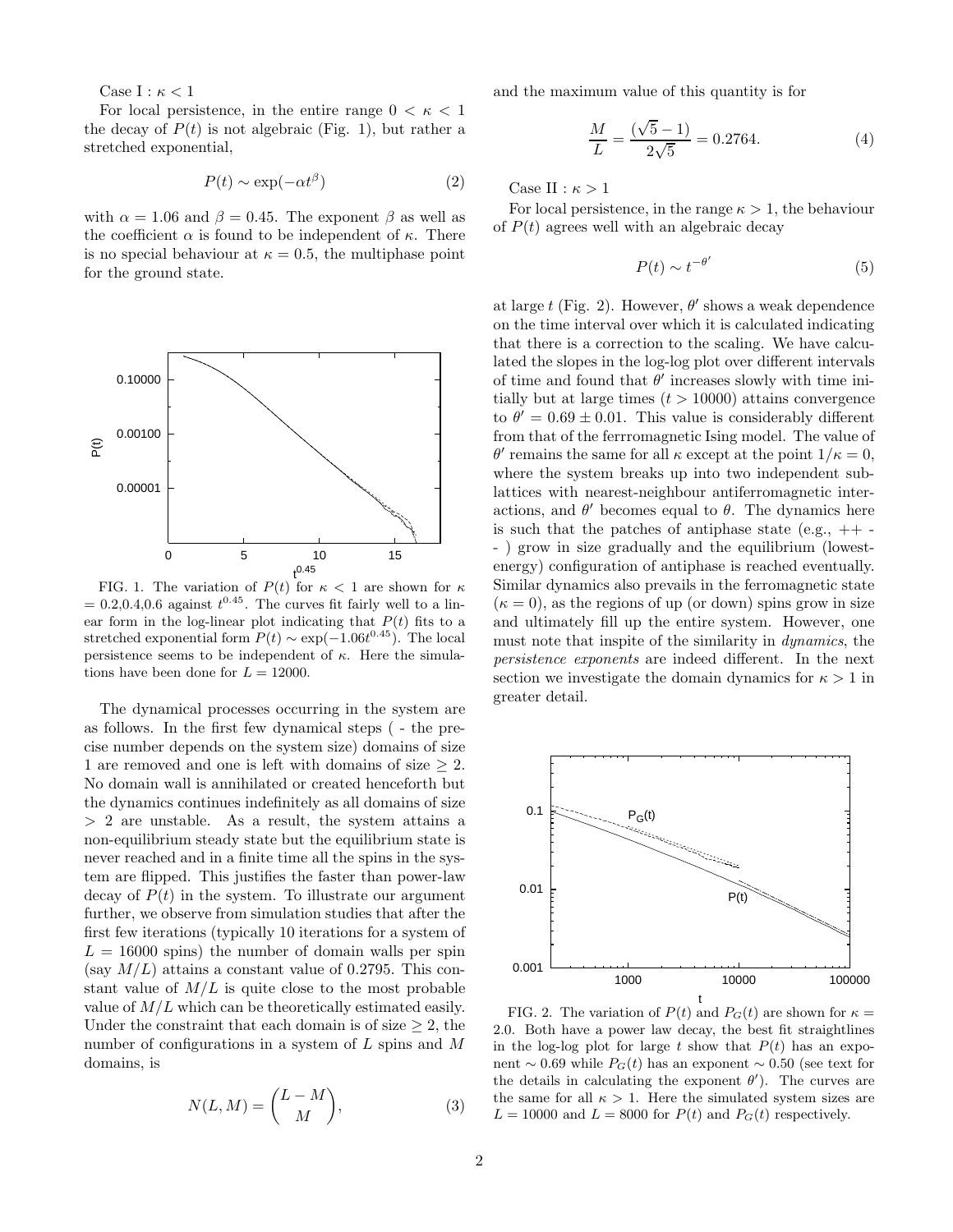# III. DOMAIN DYNAMICS FOR  $\kappa > 1$

In some earlier studies [6,7], it has been concluded that the ANNNI model belongs to a different dynamical universality class compared to the nearest neighbour Ising model. However, precise values of exponents for other dynamical processes e.g., dynamical exponent, are not available for the ANNNI model. In the nearest neighbour ferromagnetic Ising case, the dynamical exponent  $z = 2$ . Here we have attempted to estimate the value of z ′ , the dynamic exponent for the ANNNI chain.

To estimate  $z'$  directly, we have calculated the lifetimes  $\tau$  defined as the time upto which the dynamics continues in the ANNNI model as a function of the system size  $L$ (Fig. 3). In the nearest-neighbour Ising model, this time varies as  $L^z$ , while for the ANNNI model we find

 $\tau \sim L^{z'}$ ,

with  $z' \simeq 2.15$ .



FIG. 3. Lifetime  $\tau$  (scaled down by  $10^5$ ) is shown against the system size L.  $\tau$  increases as  $L^{2.15}$ . The value of  $\kappa = 2.5$ here.

The dynamics in the nearest-neighbour Ising model can be viewed as a random walk of the domain walls which separate regions of up-spins and down-spins. The domain walls annihilate each other when they meet and their number M reduces with time as  $t^{-1/z}$  with the value of z equal to 2 as mentioned above. On the other hand, in the ANNNI model, the domain dynamics is different and the domain walls have a different role in the antiphase state. In order to compare the dynamics in these two systems, it is therefore useful to regard the domain walls in the non-frustrated  $(\kappa = 0)$  Ising model as "defects" and compare its dynamics with that of an analogous quantity in the ANNNI model. We have adopted a number of ways to estimate the defects in the ANNNI model (for  $\kappa > 1$ ) as a function of time to get an estimate of the domain decay exponent. In the following we briefly describe these methods.

First we note that the excitation energy  $\Delta E(t)$  (deviation from the ground state energy) of any state in the nearest neighbour ferromagnetic Ising model is identical to the number of domains (apart from some multiplicative constant), and as the system relaxes to its equilibrium ground state,  $\Delta E$  also shows a decay  $\Delta E \sim t^{-1/2}$ . In the ANNNI model also, we study the relaxation of energy by computing  $\Delta E$  which shows the behaviour (Fig.  $\widetilde{\Delta E} \sim t^{-1/z'}$  with  $z' \simeq 2.40$ . We claim that z' is the dynamic exponent in the ANNNI model.



FIG. 4. The time decay of  $M'$  (number of domains of length other than 2; curve maked I), of "defect" sites  $D$  (II) and of excitation energy  $\Delta E$  (III) are shown against time  $t$  ( $\kappa = 2.5$ ). All the simulations have been done for systems with  $L = 1000$ spins.

Secondly, a direct measure of the defects defined to be simply the spins that do not belong to  $++$  - - type states has also been done (e.g., in the distribution  $++-+++$  $-$ , the 7-th spin is a defect, while in  $++$   $++$   $+$  the 7th and 8-th spins are defects.) Our simulation shows that the number of such defects,  $D$ , also decreases as  $t^{-1/z'}$ for all  $\kappa > 1$  with  $z' \simeq 2.30$ .

A third way to estimate  $z'$  is to count the number of domains which are not of length 2, i.e., domains which do not satisfy the antiphase configuration. As mentioned earlier, in [7], the dynamics of domains of different lengths were studied from which it was concluded that the ANNNI chain belongs to a new universality class. Here we count all domains of size other than two. We find a power law variation of this quantity (say  $M'$ ) again with exponent  $1/z'$  where  $z' \simeq 2.30$ . All the above results are shown in Fig. 4.

From all the above estimates, we conclude that the dynamic exponent exponent is  $z' = 2.3 \pm 0.1$  for the ANNNI model in one dimension.

It is possible, in principle, to calculate the value of  $z'$ also from the relation

$$
P(t \to \infty, L) \sim L^{-z'\theta'}, \tag{6}
$$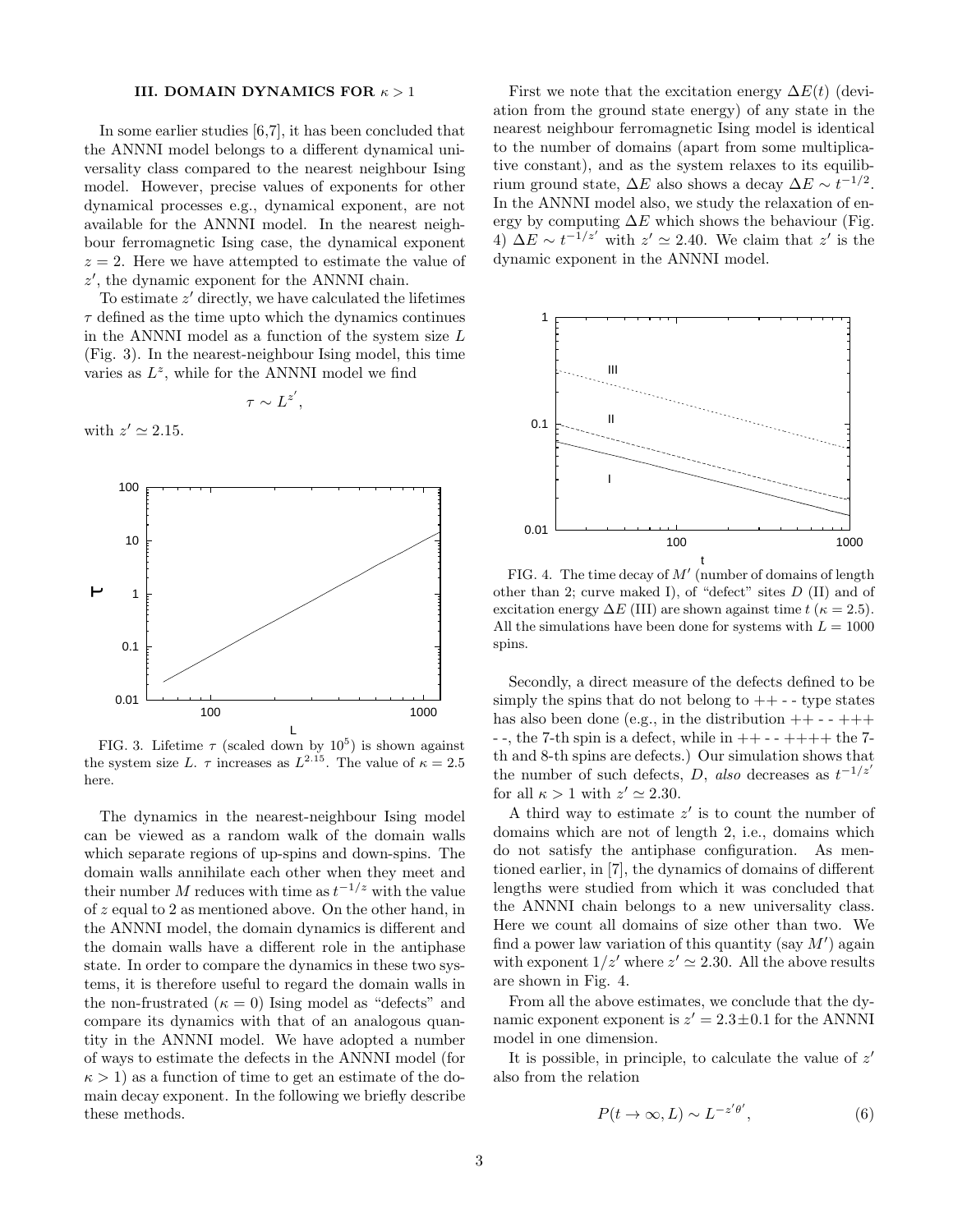when the dynamics has stopped altogether [9]. However, such an estimate would require simulations upto  $L^{z'}$  number of Monte Carlo steps for a system of size  $L$ . We could get these data only for systems with  $L \leq 1000$ which is insufficient to give a good scaling of  $P(t \to \infty, L)$ with L.

## IV. GLOBAL PERSISTENCE

We shall now present our results on *global* persistence. In this context one needs to be careful in defining the order parameter for different values of  $\kappa$ . For  $\kappa < 0.5$ , the global persistence may be calculated in terms of the magnetisation as for the ferromagnetic nearest-neighbour Ising model and the global persistence shows an exponential decay :

$$
P_G(t) \sim \exp(-0.10t). \tag{7}
$$

In the entire range  $0.5 < \kappa < \infty$ , one needs to define the antiphase order parameter. It is not easy to put forward such a definition in a straightforward manner. One may be tempted to define the sublattice magnetisation

$$
S_1 + S_2 - S_3 - S_4 + S_5 + S_6 - S_7 - S_8 + \cdots
$$

as the order parameter but such a definition does not work because the antiphase has a four-fold degeneracy. We propose instead to consider the magnetisations over four sublattices :

$$
m_{\alpha} = \sum_{j=0}^{L/4-1} S_{\alpha+4j}; \quad \alpha = 1, 2, 3, 4 \tag{8}
$$

as the order parameter. The global persistence function  $P_G(t)$  is evaluated for each sublattice and an average over the four sublattices is taken. We have verified that for  $\kappa = 0$ , with this definition of order parameter one gets a power-law decay of  $P_G(t)$  with the known exponent 0.25.



FIG. 5. The variation of  $P_G(t)$  for  $\kappa < 1$  are shown. The labels indicate the values of  $\kappa$ . The exponential decay is accompanied by different exponents for  $0 < \kappa < 0.5$  and  $0.5 < \kappa < 1.0$ . The system size is  $L = 12000$  here.

For  $0.5 < \kappa < 1$ ,  $P_G(t)$  again has an exponential decay

$$
P_G(t) \sim \exp(-0.16t). \tag{9}
$$

which is faster than that observed in the region  $0 < \kappa <$ 0.5 (Eq. (7)). The results for global persistence for  $\kappa < 1$ are shown in Fig. 5.

For  $\kappa > 1$  there is algebraic decay of the global persistence (Fig. 2)

$$
P_G(t) \sim t^{-\theta'_G},\tag{10}
$$

with  $\theta'_{G} \simeq 0.5$ , which is different from the exponent for the nearest-neighbour Ising model in one dimension. It should be noted that for  $\kappa = 0$  the global persistence behaviour could be analysed exactly [4] because the dynamics is essentially that of some independent random walkers which annihilate each other. There is no such simplification here, as the j-th spin in the  $\alpha$ -th sublattice, namely  $S_{\alpha+4j}$  is independent of the neighbouring spins in the same sublattice, but depends on the  $j$ -th spin in the other sublattices.

#### V. DYNAMICS AT  $\kappa = 1$

The point  $\kappa = 1$  signifies a dynamical transition point with different dynamical behaviour on its two sides and the behaviour here is different from that for lower or higher  $\kappa$  values. The fraction of persistent spins  $P(t)$ decays as a stretched exponential (Fig. 6)

$$
P(t) \sim \exp(-1.92t^{0.21})
$$
\n(11)

but this decay is slower than a similar decay (Eq. (2)) for  $0 < \kappa < 1$ . As regards the behaviour of domain decay, we have found that (i) the excitation energy  $\Delta E$ , (ii) the number of defects  $D$  (the sites that do not belong to the pattern  $++$  - -), (iii) the number of domains  $(M')$  which are not of length 2, all decay as  $t^{-1/z''}$  and the lifetime  $\tau$  also grows with  $\overrightarrow{L}$  as  $\overrightarrow{L}^{z''}$  with  $z'' \simeq 3$ .

It is interesting to note that the persistence  $P(t)$  does not decay algebraically which one would expect from the fact that the dynamics does lead to the equilibrium state although at a rate much slower than that for  $\kappa > 1$  [7]. This is again, we believe, a special feature related entirely to the persistence phenomena.